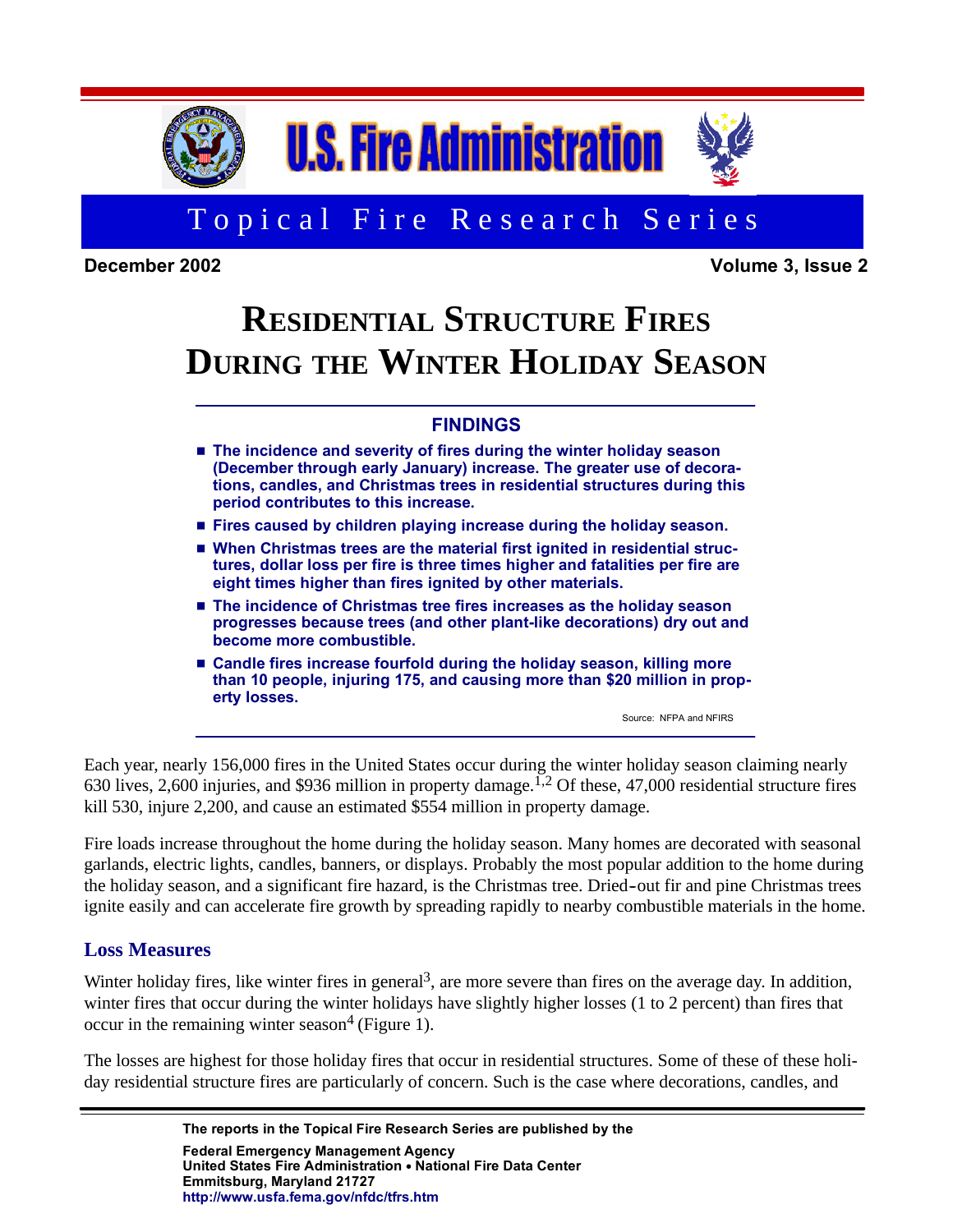Christmas trees are involved in the ignition (Figure 2). The injury rates are higher and, in the case of Christmas tree fires, the dollar loss per fire is significantly higher. Winter holiday residential structure fires have three times the dollar loss per fire when Christmas trees are the first material ignited than those fires that are ignited by other materials. Fatalities per fire when a Christmas tree is the first material ignited is nearly eight times that of other winter holiday fires.

| <b>LOSS MEASURE</b>           | <b>AVERAGE</b><br><b>DAY</b> | <b>ALL WINTER</b><br><b>FIRES</b> | <b>ALL WINTER</b><br><b>HOLIDAY FIRES</b> |
|-------------------------------|------------------------------|-----------------------------------|-------------------------------------------|
| <b>Dollar Loss/Fire</b>       | \$5,619                      | \$6,476                           | \$7,040                                   |
| Injuries/1,000 Fires          | 15.7                         | 19.3                              | 21.0                                      |
| <b>Fatalities/1,000 Fires</b> | 2.4                          | 3.6                               | 4.1                                       |

#### **Figure 1. Loss Measures for All Fires (3-year average, NFIRS data 1996–98)**

**Source: NFIRS only**

#### **Figure 2. Loss Measures for Winter Fires in Residential Structures (3-year average, NFIRS data 1996–98)**

| <b>LOSS MEASURE</b>           | <b>ALL WINTER</b><br><b>FIRES</b> | <b>ALL WINTER</b><br><b>HOLIDAY FIRES</b> | <b>WINTER HOLIDAY</b><br><b>DECORATION</b><br><b>FIRES</b> | <b>WINTER HOLIDAY</b><br><b>CANDLE FIRES</b> | <b>WINTER HOLIDAY</b><br><b>CHRISTMAS TREE</b><br><b>FIRES</b> |
|-------------------------------|-----------------------------------|-------------------------------------------|------------------------------------------------------------|----------------------------------------------|----------------------------------------------------------------|
| <b>Dollar Loss/Fire</b>       | \$11,437                          | \$11,668                                  | \$7,827                                                    | \$12,202                                     | \$30,693                                                       |
| Injuries/1,000 Fires          | 49.1                              | 50.2                                      | 58.7                                                       | 114.6                                        | 132.3                                                          |
| <b>Fatalities/1,000 Fires</b> | 9.9                               | 9.9                                       | 0                                                          | 6.9                                          | 31.1                                                           |

**Source: NFIRS only**

#### **Causes**

Cooking is the leading cause of residential structure fires year round, followed by heating and incendiary/ suspicious. During the winter and winter holiday season, however, heating supplants cooking as the leading cause of residential structure fires. Winter holiday fires show a slight increase in electrical distribution and open flame fires over winter residential fires, in large part as a result of the increase in candle, Christmas tree, and decoration fires. Figure 3 compares the leading causes of residential structure fires between the winter holiday season, the winter season as a whole, and the entire year.





**Source: NFIRS only**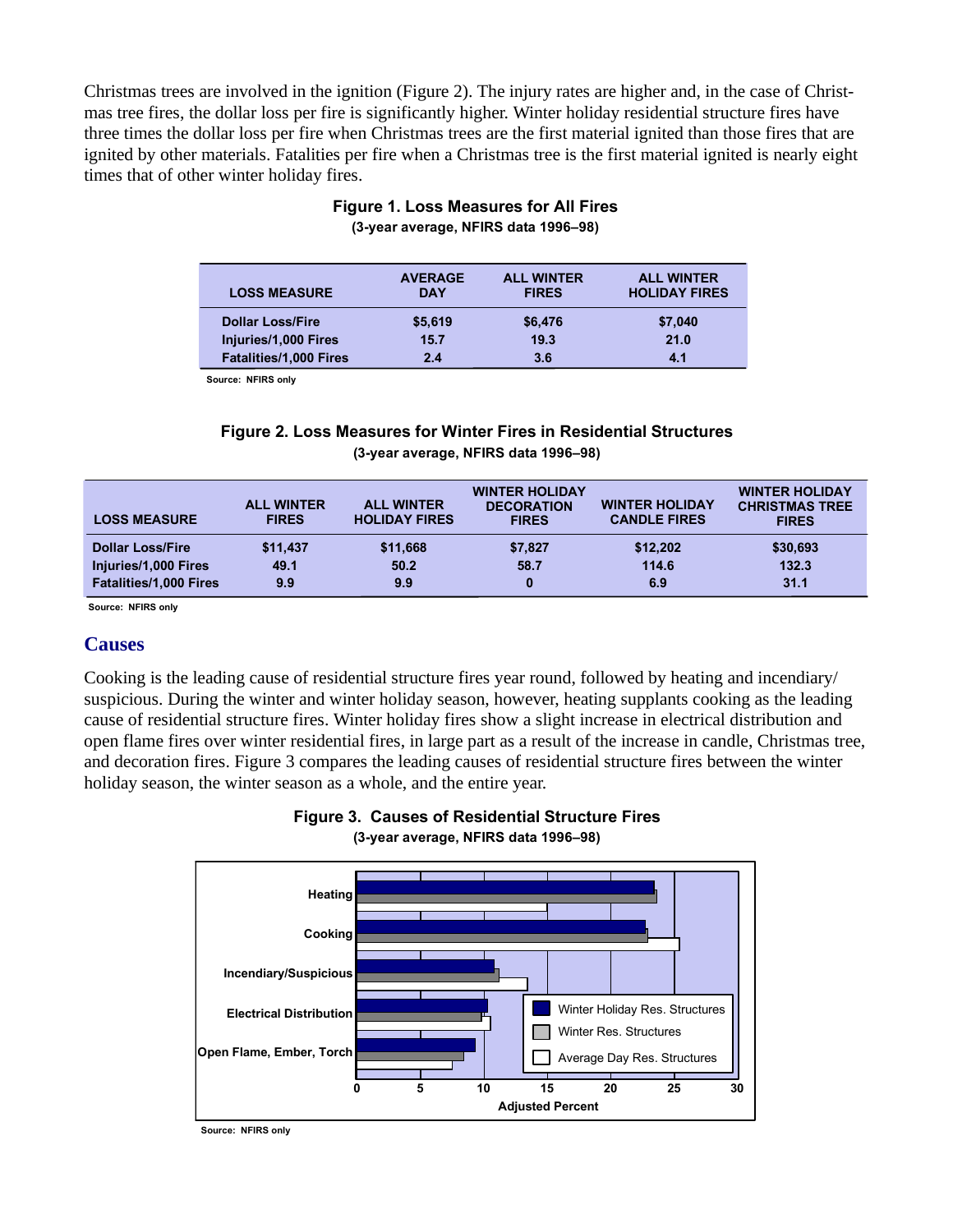# **Children Playing With Fire**

Residential structure fires caused by children playing increase during the winter holiday season. During this period, the daily number of residential structure fires caused by children playing fluctuates but remains around 40 per day (Figure 4). Fires in residential structures during the winter holiday peak on December 19 when close to 60 fires occur and then drop on the following days. Residential structure fires caused by children playing sinks to its lowest level (about 20 fires) on Christmas Day and the day following Christmas. This may be due to children being in the presence of their parents on the holiday and their preoccupation with the festivities and gifts. On New Year's day, however, there is a sharp increase in the number of residential structure fires caused by children playing. More than 100 residential structure fires caused by children playing occur over the New Year's holiday. <sup>5</sup> The incidence of residential structure fires caused by children playing returns to usual levels after January 7.



#### **Figure 4. Holiday Season Residential Structure Fires Caused by Children Playing (3-year average, NFIRS data 1996–98)**

#### **Decorations**

Residential structure fires where the form of material ignited is a decoration tend to injure many people, although not to the degree of fires started by candles or Christmas trees. Although deaths in these fires are extremely rare, injuries soar with as many as 60 injuries per 1,000 fires. Approximately 330 residential structure fires occur each winter holiday where decorations are involved in the ignition.

Residential structure fires where decorations are involved occur more frequently during the winter holiday season. Approximately nine residential structure fires occur per day during the winter holiday season compared two per day during the rest of the year. Homeowners should be cautious in the placement of decorations during the winter holiday season. Placing decorations too close to a heat source could be a recipe for fire.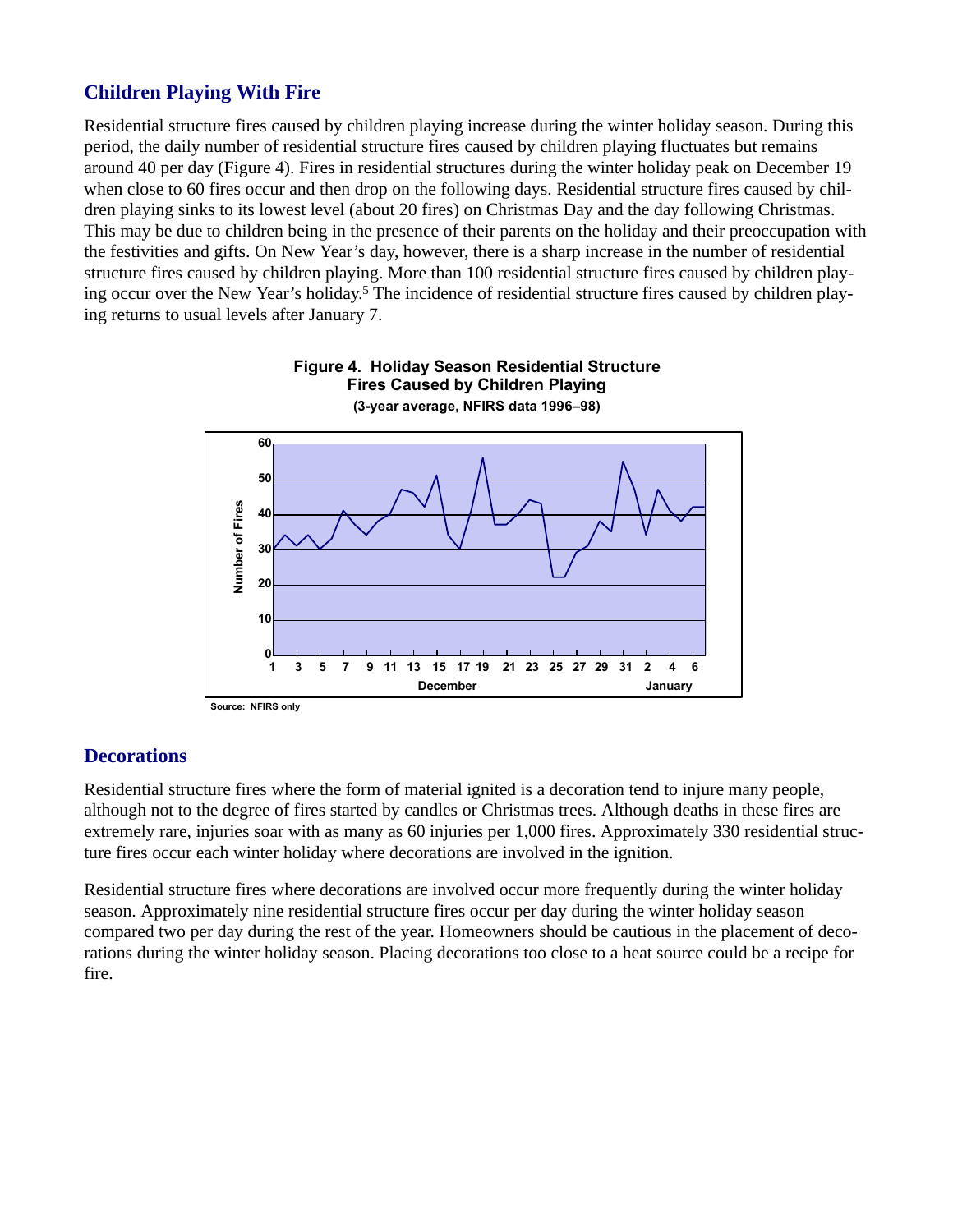# **Candle Fires**

Many people decorate their homes with candles during the winter holiday season. Consequently, candle fires increase fourfold during this period. More than 1,600 residential structure fires occur each winter holiday season where candles are the form of heat of ignition. Candle fires kill more than 10 people, injure another 175, and cause more than \$20 million in property damage each holiday season. For every 1,000 residential structure fires where candles are the form of heat of ignition, 7 people die and 115 people are injured. Candle fires cause an estimated \$12,200 in property damage per fire.

A noticeable increase in candle fires in residential structures occurs on Christmas Day when more than 110 fires occur. Homeowners must be alert and should never leave a lit candle unattended. Figure 5 shows the daily incidence of candle fires in residential structures during the winter holiday season.



#### **Figure 5. Holiday Season Residential Structure Fires: Candles as Material First Ignited (3-year average, NFIRS data 1996–98)**

#### **Christmas Trees**

Many homes have Christmas trees during the winter holiday season. While few in number, Christmas tree fires lead to significant losses in residential structure fires. There are about five residential structure fires per day during the winter holiday season. The number of residential structure fires where Christmas trees are the form of material first ignited are relatively low in the beginning of the winter holiday season and increase significantly through the holiday season. Figure 6 shows the daily incidence of residential structure fires where Christmas trees are the form of material first ignited. Each year more than 200 residential structure fires occur where Christmas trees are the form of material first ignited.

As the winter holiday season progresses, live or cut Christmas trees and greens dry out. Living plants (including trees) do not burn as easily as dead ones. As plants die, they dry out and become more combustible. Some of these fires can be prevented through by shortening the time the tree is in the home and by keeping the tree watered. Using preservatives when watering the Christmas tree may also be beneficial. Ingredients for such preservatives can be obtained from your local fire department or the United States Fire Administration (<http://www.usfa.fema.gov>). The use of artificial Christmas trees will also lower the incidence of tree fires in residences.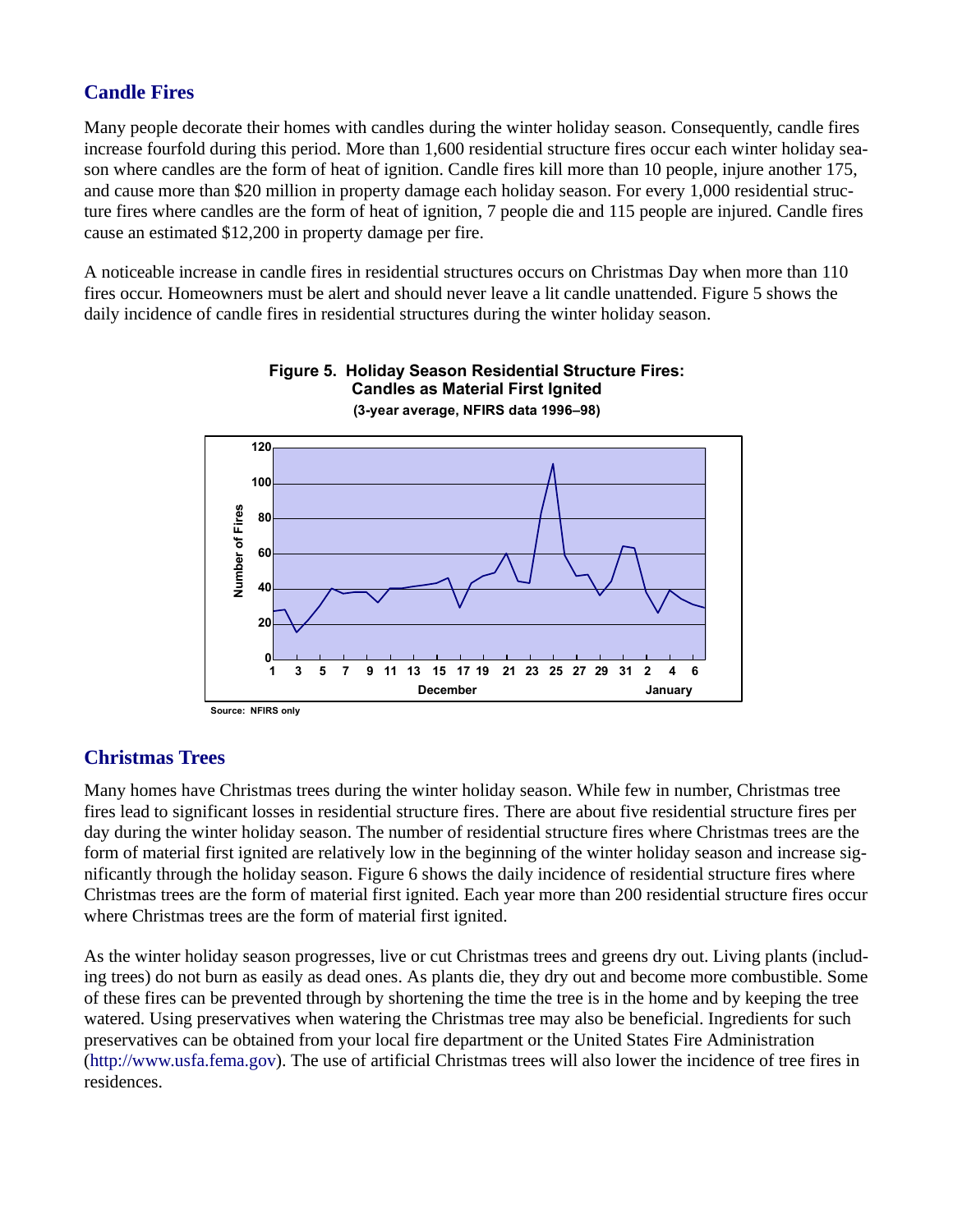

#### **Figure 6. Holiday Season Residential Structure Fires: Christmas Trees as Material First Ignited (3-year average, NFIRS data 1996–98)**

**Source: NFIRS only**

### **Examples**

- December 15, 1993: Salt Lake City, Utah Improperly spliced electrical wires ignited dry, decorative moss wrapped around the trunk of the Christmas tree in the Governor's mansion, an historical landmark. The moss acted like a wick, carrying the flames up the tree to the second floor. Firewood stacked around the base of the tree for support and decoration fed the fire on the main floor. All the people in the mansion were safe, but a state treasure was nearly lost. Restoration of the mansion cost more than \$5 million.<sup>6</sup>
- December 16, 1999: Korona, Florida A child playing with matches lit a mattress on fire, entrapping the five members of his family. Three family members were able to escape from the fire, but two children died of smoke inhalation.7
- December 23, 2000: New York City Two children were killed and their parents critically injured by a fire that was ignited when a candle accidentally rolled under the family's Christmas tree.<sup>8</sup>
- December 23, 2001: Memphis, Tennessee A family of five was trapped in a bedroom in their second-floor apartment when a fire broke out. Faulty wiring in the family's Christmas tree caused the fire that rapidly burned throughout the apartment, blocking the doorway to the bedroom where all five were sleeping. Three of the family members died as a result of the fire.<sup>9</sup>

#### **Conclusion**

candles, and Christmas trees. Efforts must be made to make a fire-safe home, especially during the winter During the winter Holiday season, the fireload inside a home increases. As a result of this increased fuel, losses from residential structure fires increase. Especially tragic are those fires caused by decorations, holiday season. Homeowners must be aware of the increased fire hazards present in their homes during this festive time of year.